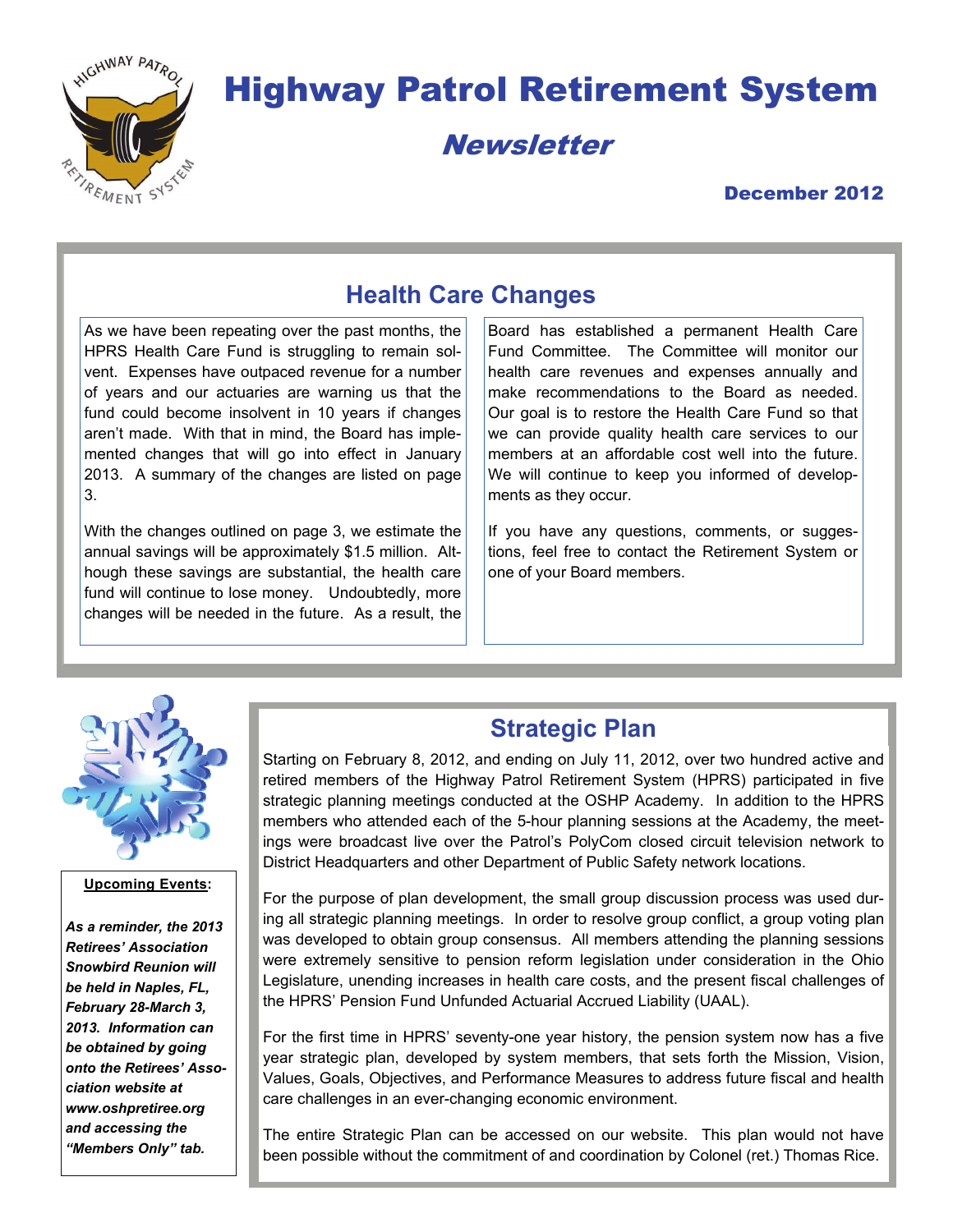

# **2012 Active/Retired Member Survey**

Several months ago, we asked both active and retired HPRS members to complete a survey on our performance. This survey was identical to a survey distributed in 2011 so that we could determine whether our performance was improving or not. This year the response rate for the survey was approximately 21%, which is below what we were hoping for, but sufficient for us to arrive at some conclusions. The following are some of the results of the 2012 survey:

- Nearly 84% of the respondents contact HPRS from 0-2 times per year.
- The number of persons using the HPRS website is increasing: 73% use the website "occasionally" or "frequently".
- The number of members reading the HPRS newsletter has increased to 94%.
- HPRS' communication with members has improved; 92% believe they receive sufficient information.
- HPRS staff performance has improved across the board compared to 2011.
- Not surprisingly, health care information is the number one area that both active and retired members find helpful.

While these results are promising, we are striving constantly for improvement. These are challenging times for HPRS, but our focus will always remain on providing members (active and retired) with the finest service and benefits possible. We encourage you to contact us if you have any comments or suggestions on ways that we can improve our service to you.

# **Thank you to Colonel (ret.) Thomas W. Rice**

The Board contracted with Colonel (ret.) Thomas Rice in September 2011 to oversee and respond to a fiduciary audit mandated by the Ohio Retirement Study Council (ORSC). In addition, he was tasked with developing HPRS's first strategic plan. In October 2012, both of these had been completed.

We want to thank him for his commitment and diligence in overseeing, coordinating and completing these demanding endeavors. His presence in the office will be missed by all.



## **Custom Badge Holder**

A thank you goes out to Bob Shirley who provided the following information for those wishing to purchase a custom badge holder/wallet:

- 1. Go to [www.firstresponseuniforms.com](http://www.firstresponseuniforms.com)
- 2. Click on 'Uniform Accessories'
- 3. Click on 'Boston Leather'
- 4. Click on 'Wallets and Badge Cases'
- 5. Pick a style of wallet or case
- 6. To fit OSHP badge, in the comment box, indicate "CUT OUT # 4322, Ohio State Highway Patrol"
- 7. If you have questions, contact the vendor directly

### **2013 Pension Deposit Dates**

**January 22, 2013 February 20, 2013 March 20, 2013 April 22, 2013 May 20, 2013 June 20, 2013 July 22, 2013 August 20, 2013 September 20, 2013 October 21, 2013 November 20, 2013 December 20, 2013** 

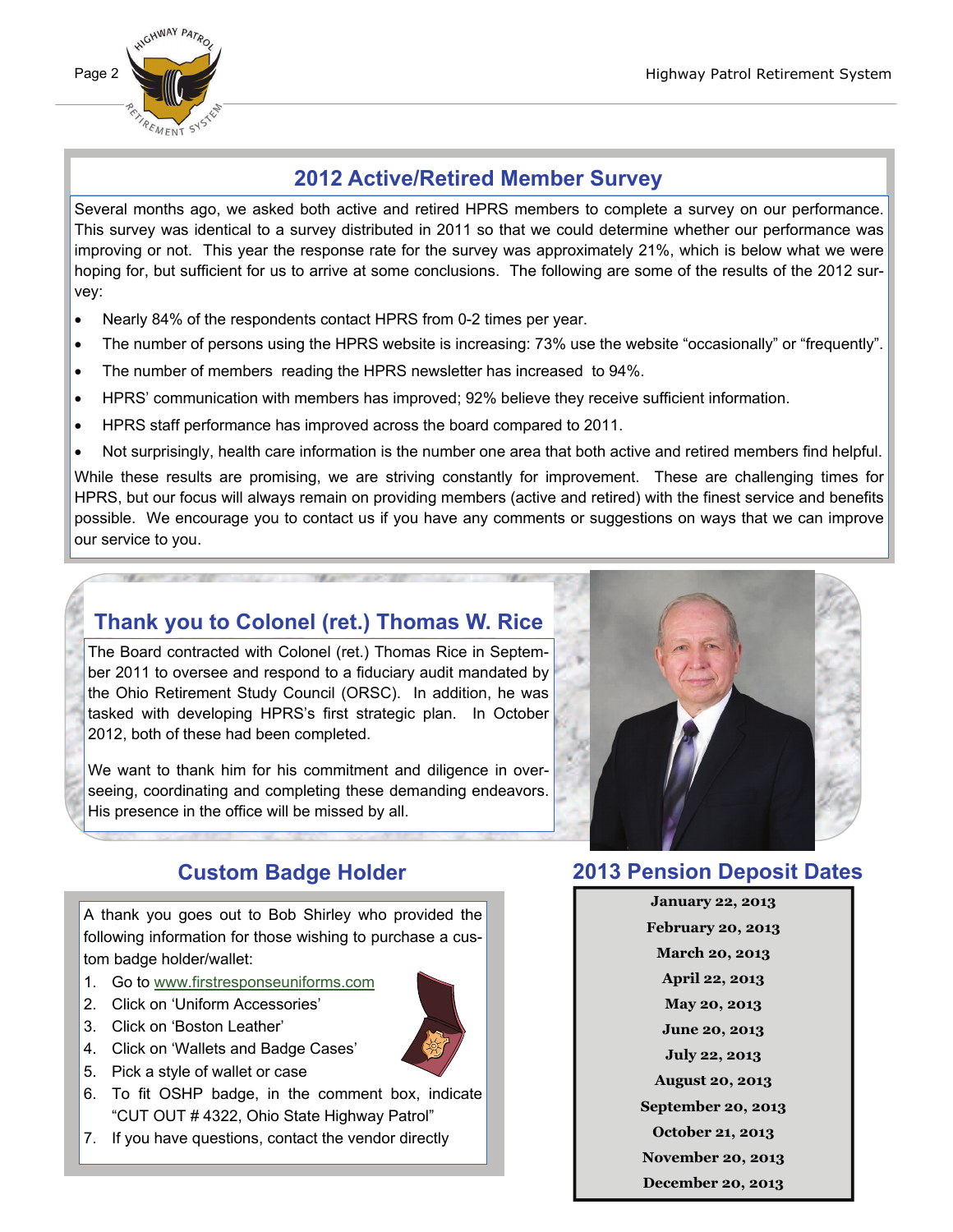

# **Health Care Changes for 2013**

#### **Non-Medicare (Medical Mutual of Ohio or Aetna Traditional)**

- Deductible increased from \$250 per person to \$500 per person
- Out-of-pocket maximum changes from \$1,500 per family to \$1,500 per person up to \$3,000 per family
- In-patient hospital benefit changes from 100% to 80% (up to \$1,500 maximum)

| <b>Premium Contributions</b>   | <b>Primary Coverage</b> | Secondary Coverage |
|--------------------------------|-------------------------|--------------------|
| Retiree                        | \$49.00                 | \$39.00            |
| Spouse                         | \$107.00                | \$97.00            |
| Dependent / Surviving Children | \$30.00                 | \$30.00            |
| Surviving Spouse               | \$49.00                 | \$39.00            |

#### **Aetna Medicare Advantage (Medicare Part A & B)**

Plan design changes to "Steerage PPO" plan which includes the following for in network services:

- \$0 deductible
- \$25 office visit co-pay
- \$50 outpatient surgery co-pay
- \$100 inpatient hospital co-pay
- \$2,000 co-insurance limit
- Out of network services, refer to your plan design

| <b>Premium Contributions</b> | Medicare A&B |
|------------------------------|--------------|
| Retiree                      | \$11.00      |
| Spouse                       | \$16.00      |
| Dependent                    | \$16.00      |
| Surviving Spouse/Children    | \$16.00      |

#### **Prescription (Express Scripts)**

The formulary changes from "Prime" to "High Performance", which means an emphasis on the use of generic drugs whenever possible. Co-pays are as follows:

|                     | Retail (up to 34-day supply) | Home Delivery (up to 90-day supply) |
|---------------------|------------------------------|-------------------------------------|
| Generic             | \$5.00                       | \$10.00                             |
| Brand/Formulary     | \$15.00                      | \$30.00                             |
| Brand/Non-Formulary | Closed*                      | Closed*                             |

\*Closed formulary means that the member is responsible for the full cost of the prescription. Exceptions may be granted if the health care provider verifies that the formulary drugs are ineffective and non-formulary drugs required.

#### **Dental Coverage (Delta Dental) Monthly Premium Contributions**

Retiree - \$5.00 Surviving Spouse/Children - \$5.00 Spouse - \$20.00 Dependents - \$20.00

#### **Vision Coverage (Aetna) Monthly Premium Contributions**

Retiree - \$5.00 Surviving Spouse/Children - \$5.00 Spouse - \$5.00 Dependents - \$5.00

Don't forget to get your flu shot!

#### **Aetna Medicare Advantage Network**

To see if a certain doctor is in the Aetna Medicare Advantage network, please call Aetna at 1-866-282-0631. Some physicians have requested not to be published in books or on the website, but have agreed to be in Aetna's network.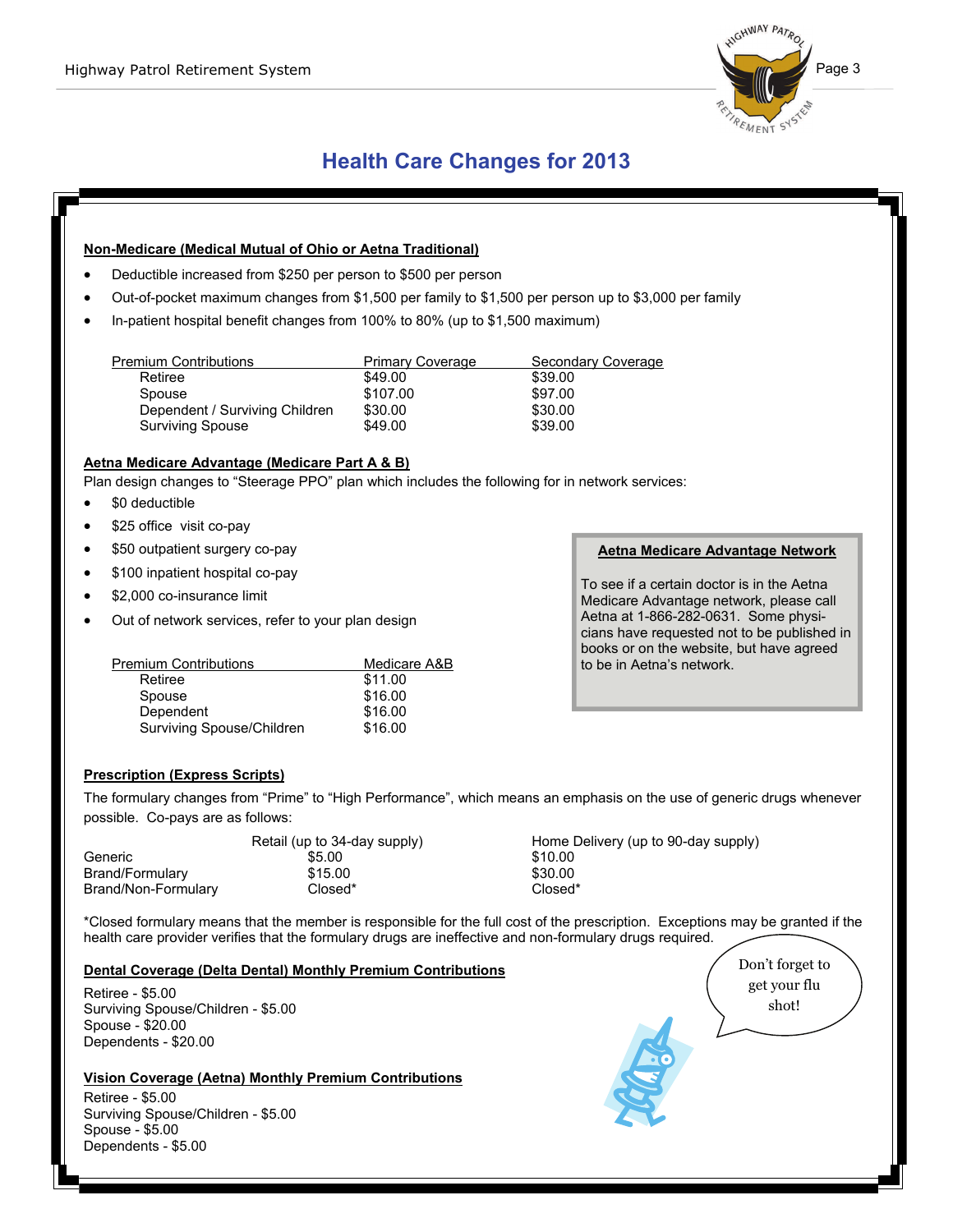

# **Pension Legislation Key Dates**

- September 12, 2012, Substitute Senate Bill 345 unanimously passed the Ohio House and Senate.
- September 26, 2012, Governor Kasich signed the bill.
- October 25, 2012, HPRS Board adopted the Health Care Scale (HCS) can be accessed on HPRS website.
- December 28, 2012, the last day to submit DROP application and enter DROP in order to be grandfathered for the COLA eligibility age of 53.
- January 6, 2013, the last day to retire in order to be grandfathered for the COLA eligibility age of 53.
- January 7, 2013, the effective date of the legislation except for Board Authority provision to adjust employee contribution rate and Final Average Salary (FAS) change.
- July 6, 2013, the effective date of the Board authority provision to adjust employee contribution rate.
- Late December 2014 (exact date not yet determined), the last day to submit DROP application and enter DROP in order to be grandfathered for FAS and HCS.
- January 1, 2015, the effective date of the provision to change FAS from 3 years to 5 years.
- January 1, 2015, the effective date of the HCS for new retirees.



September 26, 2012, Governor Kasich signs Substitute SB 345



# **General Counsel Dennis Smith: Legal Corner**

**Please be aware that you may see a difference in your 2013 pension checks due to the new federal tax tables that are being released in January.** 

Welcome to the Legal Corner. I hope to use this column to raise certain issues or let all of you know about upcoming changes. The first issue I want to raise is an issue most of us never want to think about or think about but put-off, often times until it is too late –a will and power of attorney. There are several reasons to have a will that are too numerous to get into here and have ramifications well beyond your pension account. I encourage all of you to speak to an attorney about creating a will. However, in the space I have here, I wanted to focus on a power of attorney or POA. A POA is overlooked even more often than a will, but it can have far reaching ramifications on your pension account.

Remember, you and you alone can apply for retirement and healthcare, and, you and you alone can make changes to those benefits. If something happens that requires a change in those benefits, but you are unable to physically make those changes (fill out a form and sign it for example), those changes cannot be made – unless you have a POA that grants someone the right to carry-out your wishes. For instance, it might be as simple as changing the account for your direct deposit. You have to send us the proper forms for us to change it. If you are unable to do that, the change cannot be made unless someone with a POA is authorized to do that on your behalf. The situations can be more severe and could involve an in-the-line injury. In those instances, a POA would give you and your loved ones piece of mind that someone is carrying out your wishes. Please consider creating a POA and filing it with HPRS.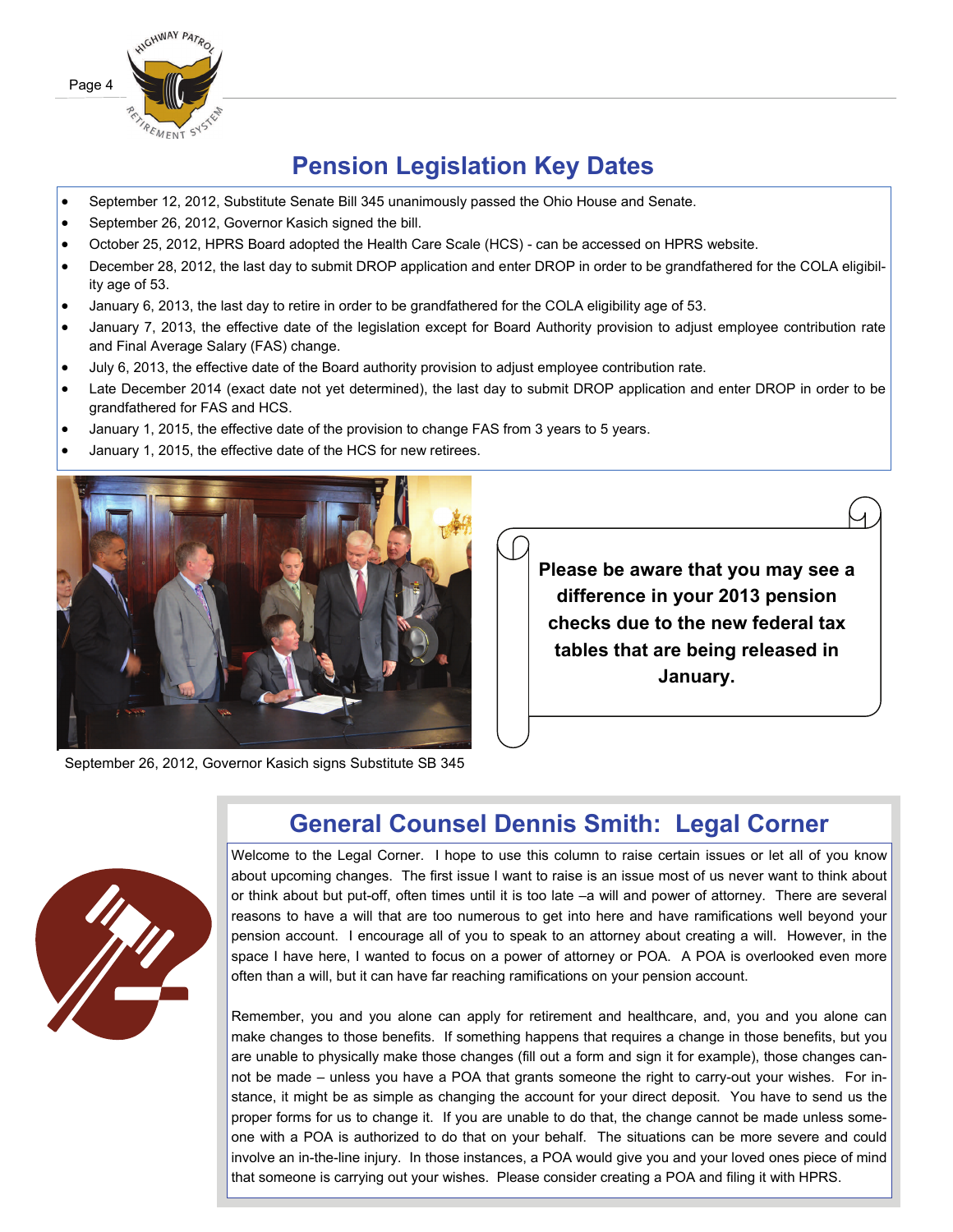

# **Firearms Concealed Carry Qualification**

Firearms concealed carry qualifications at the Patrol Academy Range were a huge success in 2012. As you know, qualified retired officers of the Ohio State Highway Patrol can complete the requirements of The Law Enforcement Officers Safety Act (H.R. 218), enacted in 2004, to carry a concealed weapon under Federal authority. Under the provisions of this federal resolution, Patrol retirees who have separated from the division in good standing can qualify with their firearm, at their own expense, once every twelve months by completing a course of fire that meets the same standards as active duty Patrol officers. The Academy is offering this service again in 2013.

Prior to qualification, the Academy will host a course of instruction to familiarize retired officers with the qualification process and the requirements for carrying a concealed weapon. Training and qualification dates for 2013 have been scheduled:

**Thursday, February 7, 2013, from 1300 hours to 1500 hours Wednesday, April 3, 2013, from 1300 hours to 1500 hours Wednesday, July 3, 2013, from 1300 hours to 1500 hours Wednesday, November 6, 2013, from 1300 to 1500 hours** 



OSHP retirees must complete a written request for approval (HP-15C), including the date they wish to qualify and make, model, and serial number of the weapon for which they are qualifying. This approval application can be obtained from <http://statepatrol.ohio.gov/training.stm> or from our website. Applications received later than 14 days prior to the qualification date will be deferred to the next qualification date. Retirees must bring their ID card with them to the qualification.

Retirees will: supply their own weapon and ammunition (a 24 round course), be given two opportunities to qualify, be required to wear a ballistic vest and eye protection during qualification (supplied by the Academy), and will arrive at the Academy with their weapon(s) unloaded and ready for inspection by the Range Officer. Retired officers who meet the qualification standards will be given a copy of their HP-15C-firearms qualification form.

Retirees carrying a concealed weapon (the weapon with which they have qualified) will also be required to carry their OSP issued retirement ID card, with photo, as well as the current year's qualification form. Applications for new ID cards can be found on our website under the Participant login.

Additional questions about this concealed carry program will be provided during the training/qualification unit of instruction or by calling Sgt. Ray Joseph, Academy Staff, at 614-387-6075.

# **2012 Retirees' Association Annual Meeting and Dinner**

The Retirees' Association Annual Meeting and Dinner was held Saturday, October 27, 2012 at the Aladdin Shrine Center, Columbus, Ohio. Over 100 people were in attendance. Association officers for 2013 include: President Arnie Schropp, 1st Vice President Butch Collins, 2nd Vice President J.D. Brink, Secretary Kevin Titler, Treasurer Brian Landis, and Immediate Past President Shel Senek. We thank them for their service.



2012 Retirees' Association Annual Meeting and Dinner